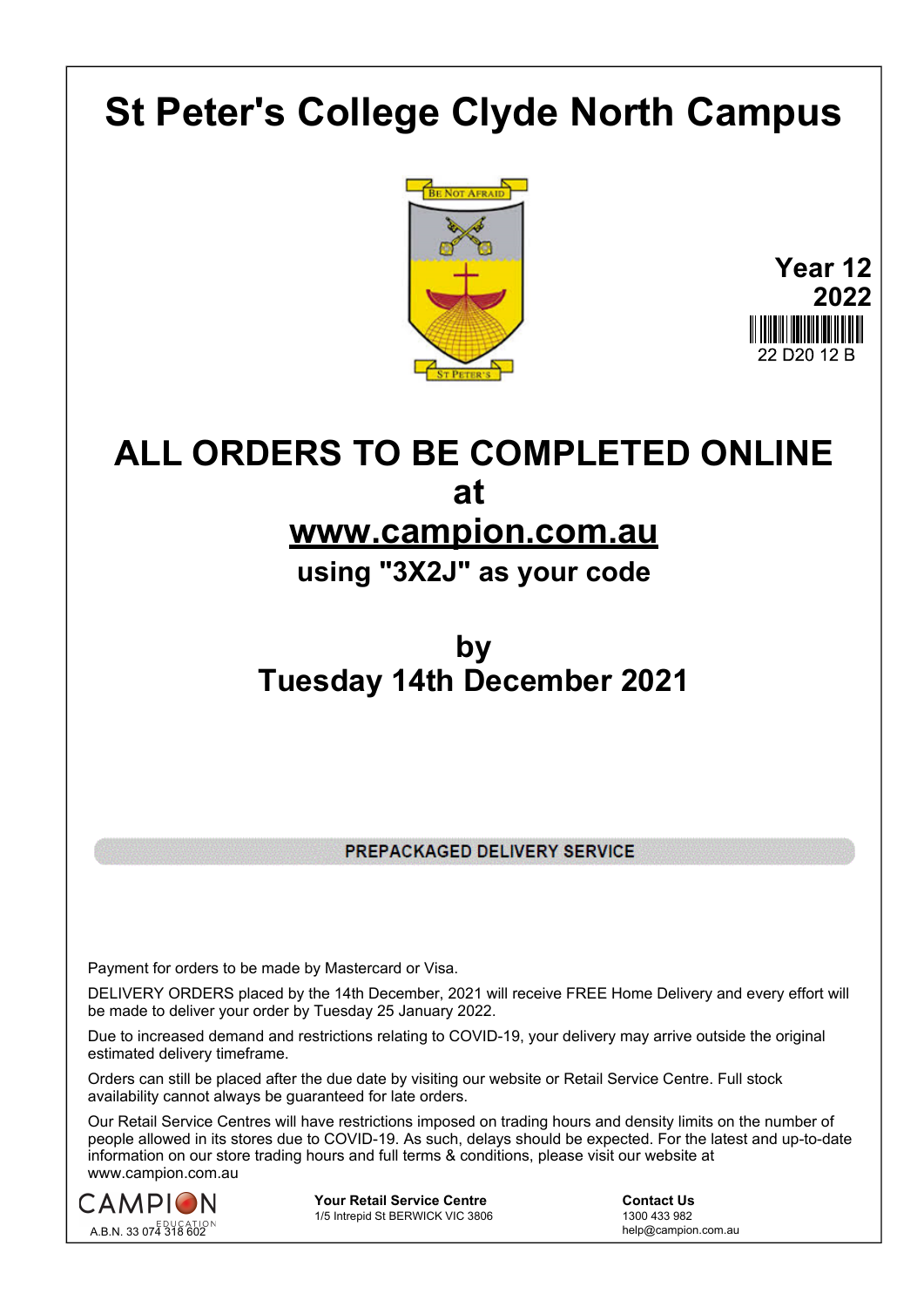| TICK THE BOX FOR THE ITEMS REQUIRED-                                                                                                                                                                          |                             |                    | TICK THE BO                                                          |
|---------------------------------------------------------------------------------------------------------------------------------------------------------------------------------------------------------------|-----------------------------|--------------------|----------------------------------------------------------------------|
| Price<br><b>Description</b>                                                                                                                                                                                   |                             | Location           | <b>Description</b>                                                   |
| Year 12                                                                                                                                                                                                       |                             |                    | <b>FRENCH</b>                                                        |
| <b>ALL STUDENTS REQUIRE</b>                                                                                                                                                                                   |                             |                    | 1 x Binder Book A4 96 Page 8mm                                       |
| St Peters Stationery Pack Year 9-12 \$32.60<br>Pack Contains:                                                                                                                                                 | $1\Box$                     | P74763             | 1 x Binder A4 2D Ring 25mm PE<br>1 x Pen Ballpoint Artline Flow Ret  |
| 1 x Ruler 300mm Plastic Clear (P56414)<br>5 x Notes Stick on 75mm x 75mm - Yellow 654 (P56334)<br>2 x Pen Ballpoint Cap Type Red Medium (P56096)                                                              |                             |                    | 1 x Pencil Mechanical 0.7<br>1 x Lead Refills 0.7mm (HB) Tube        |
| 4 x Pen Ballpoint Cap Type Blue Medium (P56095)<br>2 x Pencil (HB) Tradition (P56172)<br>1 x Scissors 170mm Maped Plastic Handle (P50161)<br>1 x Markers Texta Nylorite TX200/24's Asstd/Cols Wallet (P51252) |                             |                    | <b>GLOBAL POLITICS</b><br>1 x Binder Book A4 96 Page 8mm             |
| 2 x Glue Stick 36gm (P55652)<br>1 x Eraser Plastic Pencil Large With Sleeve (P58510)<br>1 x Sharpener Pencil Metal Double Hole (HQ) (P56243)                                                                  |                             |                    | <b>HEALTH &amp; HUMAN</b><br>2 x Binder Book A4 96 Page 8mm          |
| 1 x Highlighters Pkt 6 Micador (P50135)<br>1 x NRSV Catholic Youth Bible International Edition H/B\$65.95                                                                                                     | $2\Box$                     | P <sub>15489</sub> | <b>HISTORY</b>                                                       |
| 1 x Oxford Australian Pocket Dictionary (8E) (H/B)<br>\$29.95                                                                                                                                                 | $3 \Box$                    | P15844             | 2 x Binder Book A4 96 Page 8mm<br>1 x Binder A4 2D Ring 25mm PE      |
| 1 x USB Pocket Flash Drive 32GB - NO RETURNS  \$13.95                                                                                                                                                         | 4   1                       | P52086             | 1 x Loose Leaf Refills Reinforced                                    |
| 1 x Headset Multimedia With Microphone & Volume<br>\$17.95                                                                                                                                                    | $5\Box$                     | P55686             | <b>JAPANESE</b>                                                      |
| 1 x Pencil Case 355x260mm 2 Zip Neoprene Blue \$7.55<br>Suitable size for all stationery and calculator                                                                                                       | $6\Box$                     | P50524             | 1 x Binder Book A4 96 Page 8mm<br>1 x Pen Ballpoint Artline Flow Ret |
| <b>RELIGIOUS EDUCATION</b>                                                                                                                                                                                    |                             |                    | 1 x Pencil Mechanical 0.7                                            |
|                                                                                                                                                                                                               | $7\Box$                     | P55152             | 1 x Lead Refills 0.7mm (HB) Tube                                     |
| <b>ENGLISH &amp; ENGLISH LANGUAGE</b>                                                                                                                                                                         |                             |                    | <b>INFORMATION TEC</b>                                               |
| <b>ART</b>                                                                                                                                                                                                    | 8 □                         | P55152             | 2 x Display Book A4 20 Pocket Bl:<br>2 x Binder Book A4 96 Page 8mm  |
| 1 x Pencils-Graphite Set 6 Sketch with sharp/eraser<br>\$11.95                                                                                                                                                | 9 □                         | P56276             | <b>LEGAL STUDIES</b>                                                 |
| 1 x Pen 5 Piece Drawing Set Unipin/Pilot Fineliner \$19.05                                                                                                                                                    | 10<br>$\Box$                | P56144             | 2 x Binder Book A4 96 Page 8mm<br>1 x Binder A4 2D Ring 25mm PE      |
| <b>ACCOUNTING</b>                                                                                                                                                                                             |                             |                    | 1 x Loose Leaf Refills Reinforced                                    |
| 1 x Binder A4 2D Ring 25mm PE Black  \$4.95                                                                                                                                                                   | 11<br>$\Box$<br>$12 \Box$   | P55152<br>P55110   | <b>LITERATURE</b><br>1 x Binder A4 2D Ring 25mm PE                   |
| <b>BUSINESS MANAGEMENT</b>                                                                                                                                                                                    |                             |                    | 1 x Loose Leaf Refills Reinforced                                    |
|                                                                                                                                                                                                               | 13 ⊔                        | P55152             | <b>MATHEMATICS</b>                                                   |
| 1 x Binder A4 2D Ring 25mm PE Black  \$4.95<br>1 x Loose Leaf Refills Reinforced A4 7mm Pkt 100  \$3.55                                                                                                       | 14<br>$\Box$<br>$15$ $\Box$ | P55110<br>P56388   | 1 x Calculator Texas TI-Nspire CX                                    |
| <b>DANCE</b>                                                                                                                                                                                                  |                             |                    | Retain from previous year<br>1 x Notebook A4 240 pages Side          |
|                                                                                                                                                                                                               | 16 ∐                        | P55152             | 3 x Grid Binder Book A4 128 Page                                     |
| 1 x Display Book A4 20 Pocket Black Refillable \$2.00                                                                                                                                                         | 17 $\Box$<br>18 □           | P55442<br>P55110   |                                                                      |
| 2 x Sketch Book 272x360mm 16 leaf Spiral Spirax<br>\$6.80                                                                                                                                                     | 19 $\Box$                   | P56482             | <b>MEDIA</b><br>1 x Binder Book A4 96 Page 8mm                       |
| <b>DRAMA</b>                                                                                                                                                                                                  |                             |                    | 1 x Visual Art Diary A3 60 Sheet 1<br>1 x Binder A3 4D Ring 38mm PV  |
| 1 x Dividers Index A4 5 Tab PVC Multi/Coloured \$2.05                                                                                                                                                         | 20<br>$\mathbf{L}$          | P55710             | 6 x Pocket Plastic A3 11 Hole Pkt                                    |
|                                                                                                                                                                                                               | 21 $\Box$                   | P55110             | Bring the following items from I                                     |
| 2 x Sketch Book 272x360mm 16 leaf Spiral Spirax<br>\$6.80                                                                                                                                                     | 22 $\Box$                   | P56482             |                                                                      |
| 1 x Loose Leaf Refills Reinforced A4 7mm Pkt 50  \$2.10                                                                                                                                                       | $23 \Box$                   | P56387             | <b>MUSIC SOLO PERF</b>                                               |
| <b>ECONOMICS</b>                                                                                                                                                                                              |                             |                    | 1 x Display Book A4 20 Pocket Bl                                     |
|                                                                                                                                                                                                               | 24 O                        | P55152             | 1 x Binder Book A4 96 Page 8mm<br>1 x Loose Leaf Refills Reinforced  |
| 1 x Loose Leaf Refills Reinforced A4 7mm Pkt 100  \$3.55                                                                                                                                                      | $25$ $\Box$<br>$26$ $\Box$  | P55110<br>P56388   | 1 x Music Book A4 96 Page Ruleo                                      |
| <b>FOOD TECHNOLOGY</b>                                                                                                                                                                                        |                             |                    | <b>PHYSICAL EDUCAT</b>                                               |
| 1 x Loose Leaf Refills Reinforced A4 7mm Pkt 100  \$3.55                                                                                                                                                      | 27<br>$\Box$                | P56388             | 1 x Binder Book A4 96 Page 8mm                                       |
|                                                                                                                                                                                                               | 28<br>$\Box$                | P55110             | <b>PRODUCT DESIGN</b>                                                |
| 2 x Binder A3 4D Ring 38mm PVC Upright Black  \$36.50                                                                                                                                                         | $29$ $\Box$                 | P50037             | 1 x Display Book A3 20 Pocket Re                                     |
| 2 litre food container with lid (labelled) - Bring from home                                                                                                                                                  |                             |                    | 1 x Display Book A3 Refills Pkt 10                                   |

| TICK THE BOX FOR THE ITEMS REQUIRED -                                              |        |    |                |          |  |  |  |
|------------------------------------------------------------------------------------|--------|----|----------------|----------|--|--|--|
| <b>Description</b>                                                                 | Price  |    |                | Location |  |  |  |
| <b>FRENCH</b>                                                                      |        |    |                |          |  |  |  |
|                                                                                    |        | 30 | $\perp$        | P55152   |  |  |  |
|                                                                                    |        |    | $31$ $\Box$    | P55110   |  |  |  |
| 1 x Pen Ballpoint Artline Flow Retractable 4-Colour                                | \$3.35 |    | $32\Box$       | P51241   |  |  |  |
|                                                                                    |        | 33 | $\perp$        | P56223   |  |  |  |
|                                                                                    |        |    | $34$ $\Box$    | P51039   |  |  |  |
| <b>GLOBAL POLITICS</b>                                                             |        |    |                |          |  |  |  |
|                                                                                    |        |    | $35\Box$       | P55152   |  |  |  |
| <b>HEALTH &amp; HUMAN DEVELOPMENT</b>                                              |        |    |                |          |  |  |  |
|                                                                                    |        |    | $36$ $\Box$    | P55152   |  |  |  |
| HISTORY                                                                            |        |    |                |          |  |  |  |
|                                                                                    |        |    | 37 I I         | P55152   |  |  |  |
|                                                                                    |        |    | 38 □           | P55110   |  |  |  |
| 1 x Loose Leaf Refills Reinforced A4 7mm Pkt 100  \$3.55                           |        |    | $39$ $\Box$    | P56388   |  |  |  |
| <b>JAPANESE</b>                                                                    |        |    |                |          |  |  |  |
|                                                                                    |        | 40 |                | P55152   |  |  |  |
| 1 x Pen Ballpoint Artline Flow Retractable 4-Colour                                | \$3.35 |    | 41 1           | P51241   |  |  |  |
|                                                                                    |        | 42 | $\perp$        | P56223   |  |  |  |
|                                                                                    |        |    | $43$ $\Box$    | P51039   |  |  |  |
| <b>INFORMATION TECHNOLOGY</b>                                                      |        |    |                |          |  |  |  |
| 2 x Display Book A4 20 Pocket Black Refillable \$4.00                              |        |    | 44 1           | P55442   |  |  |  |
|                                                                                    |        |    | $45\Box$       | P55152   |  |  |  |
| <b>LEGAL STUDIES</b>                                                               |        |    |                |          |  |  |  |
|                                                                                    |        | 46 | $\blacksquare$ | P55152   |  |  |  |
|                                                                                    |        |    | $47$ $\Box$    | P55110   |  |  |  |
| 1 x Loose Leaf Refills Reinforced A4 7mm Pkt 100  \$3.55                           |        |    | $48$ $\Box$    | P56388   |  |  |  |
| LITERATURE                                                                         |        |    |                |          |  |  |  |
|                                                                                    |        |    | $49$ $\Box$    | P55110   |  |  |  |
| 1 x Loose Leaf Refills Reinforced A4 7mm Pkt 200  \$7.05                           |        |    | $50$ $\Box$    | P56389   |  |  |  |
| MATHEMATICS                                                                        |        |    |                |          |  |  |  |
| 1 x Calculator Texas TI-Nspire CX II CAS Touchpad \$259.95                         |        |    | 51 $\Box$      | P50982   |  |  |  |
| Retain from previous year<br>1 x Notebook A4 240 pages Side Opening Spirax         | \$6.85 |    | 52 ⊔           | P55968   |  |  |  |
| 3 x Grid Binder Book A4 128 Page 5mm Grid \$7.50                                   |        |    | $53 \Box$      | P55154   |  |  |  |
| MEDIA                                                                              |        |    |                |          |  |  |  |
|                                                                                    |        |    | 54 I I         | P55152   |  |  |  |
|                                                                                    |        |    | $55$ $\Box$    | P56677   |  |  |  |
| 1 x Binder A3 4D Ring 38mm PVC Upright Black  \$18.25                              |        |    | 56 ⊔           | P50037   |  |  |  |
| 6 x Pocket Plastic A3 11 Hole Pkt 5 Heavy Weight \$27.30                           |        |    | 57 I           | P56327   |  |  |  |
| Bring the following items from home: 750GB/1TB hard drive, SD card high speed 16GB |        |    |                |          |  |  |  |
| <b>MUSIC SOLO PERFORMANCE</b>                                                      |        |    |                |          |  |  |  |
|                                                                                    |        |    |                |          |  |  |  |

| 1 x Display Book A4 20 Pocket Black Refillable \$2.00 58 |        |             | P55442             |
|----------------------------------------------------------|--------|-------------|--------------------|
|                                                          |        | $59$ $\Box$ | P55152             |
| 1 x Loose Leaf Refills Reinforced A4 7mm Pkt 50  \$2.10  |        | 60 I I      | P56387             |
| 1 x Music Book A4 96 Page Ruled & Staved Spirax          | \$2.35 | $61$ $\Box$ | P50444             |
| <b>PHYSICAL EDUCATION</b>                                |        |             |                    |
|                                                          |        |             | P <sub>55152</sub> |
| <b>PRODUCT DESIGN &amp; TECHNOLOGY</b>                   |        |             |                    |
| 1 x Display Book A3 20 Pocket Refillable Colby  \$31.95  |        | 63 ∏        | P51284             |
| 1 x Display Book A3 Refills Pkt 10 Colby  \$11.25        |        | 64 T        | P50427             |